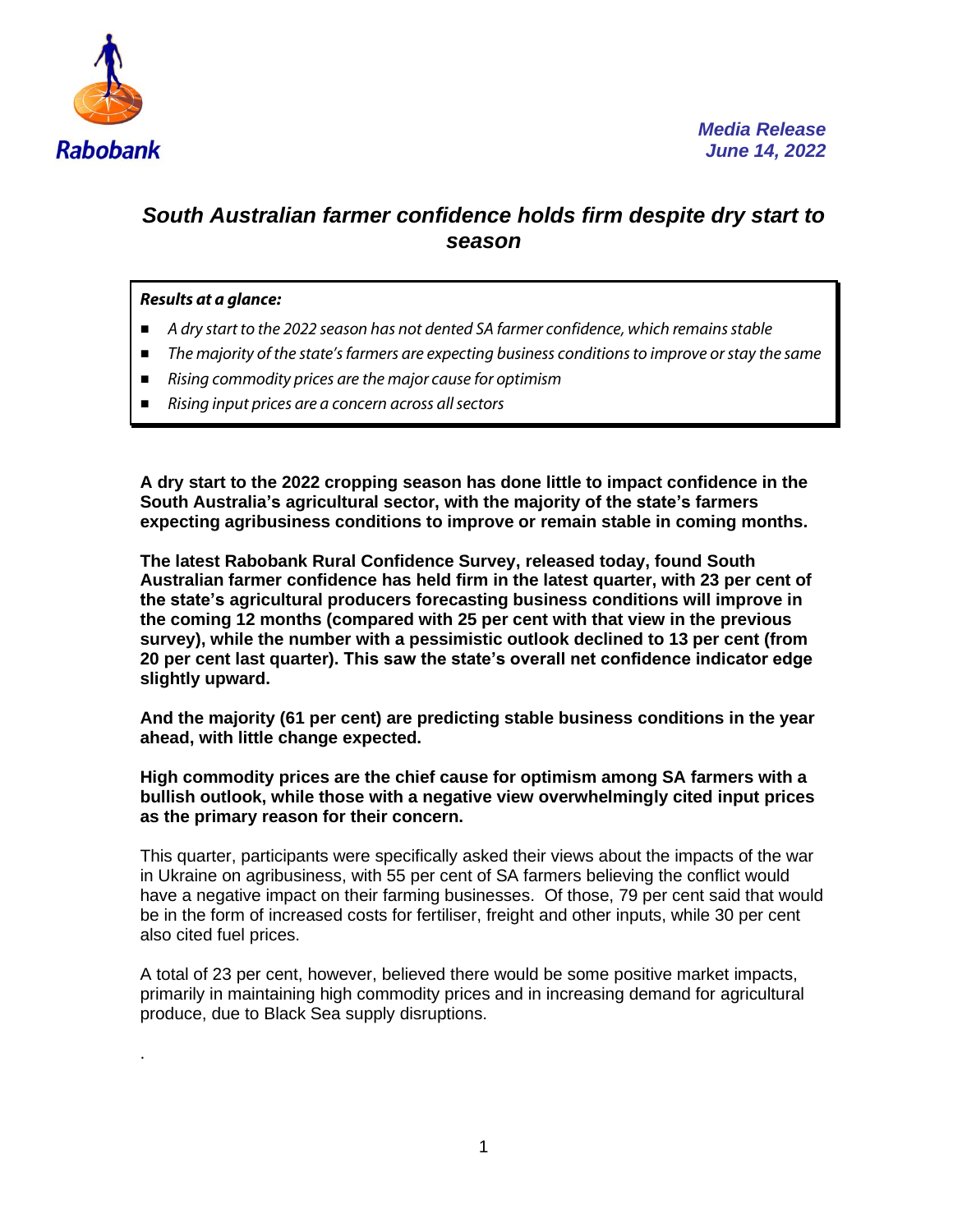



Rabobank regional manager for South Australia Roger Matthews said typically in a La Nina year, South Australian farmers would expect to have seen more summer rain.

"The rain we received during summer fell mainly in the pastoral areas and on the Eyre Peninsula," he said, while the Yorke Peninsula, the mid north, the Mallee and south east of the state have all experienced quite a dry summer and autumn.

"Up until the rain that fell in late May, the rainfall in South Australia has been patchy so far this year," Mr Matthews said, "with many grain growers planting into a dry seed bed."

The survey, completed last month, found grain growers, though, to be the most optimistic sector in the state – with their confidence largely driven by rising commodity prices.

Rising input costs – for fertiliser and fuel – were cited as their main concern.

Sentiment within the state's beef sector was found to be a "mixed bag" – with almost equal numbers of producers expecting the agricultural economy to improve, stay the same and worsen.

"The good rainfall received in the north of the state can underpin beef production for up to two years rather than just a season," Mr Matthews said. "Combine a good season with sustained strong cattle prices and there is definitely cause for optimism among beef producers."

He said the animal protein sector was strong "across the board" with 10 per cent of South Australian sheep producers expecting the agricultural economy to improve and 71 per cent expecting agribusiness conditions to remain stable.

Overall, the latest survey found 37 per cent of South Australian farmers were expecting their incomes to increase in the coming 12 months and 45 per cent to have similar returns to the previous year. A total of 14 per cent were predicting a decline in incomes.

Investment intentions also remained stable, with 28 per cent of the state's agricultural producers planning to spend more on their farm businesses in the coming 12 months and 70 per cent to maintain current investment levels. Just two per cent were planning to decrease investment.

Investment was primarily planned to go into on-farm infrastructure (including upgrading fences, yards and silos) new plant and machinery and increasing livestock numbers, as well as adopting new technologies.

Mr Matthews said due to ongoing global supply chain issues and delays, new machinery and equipment is becoming increasingly difficult for farmers to source.